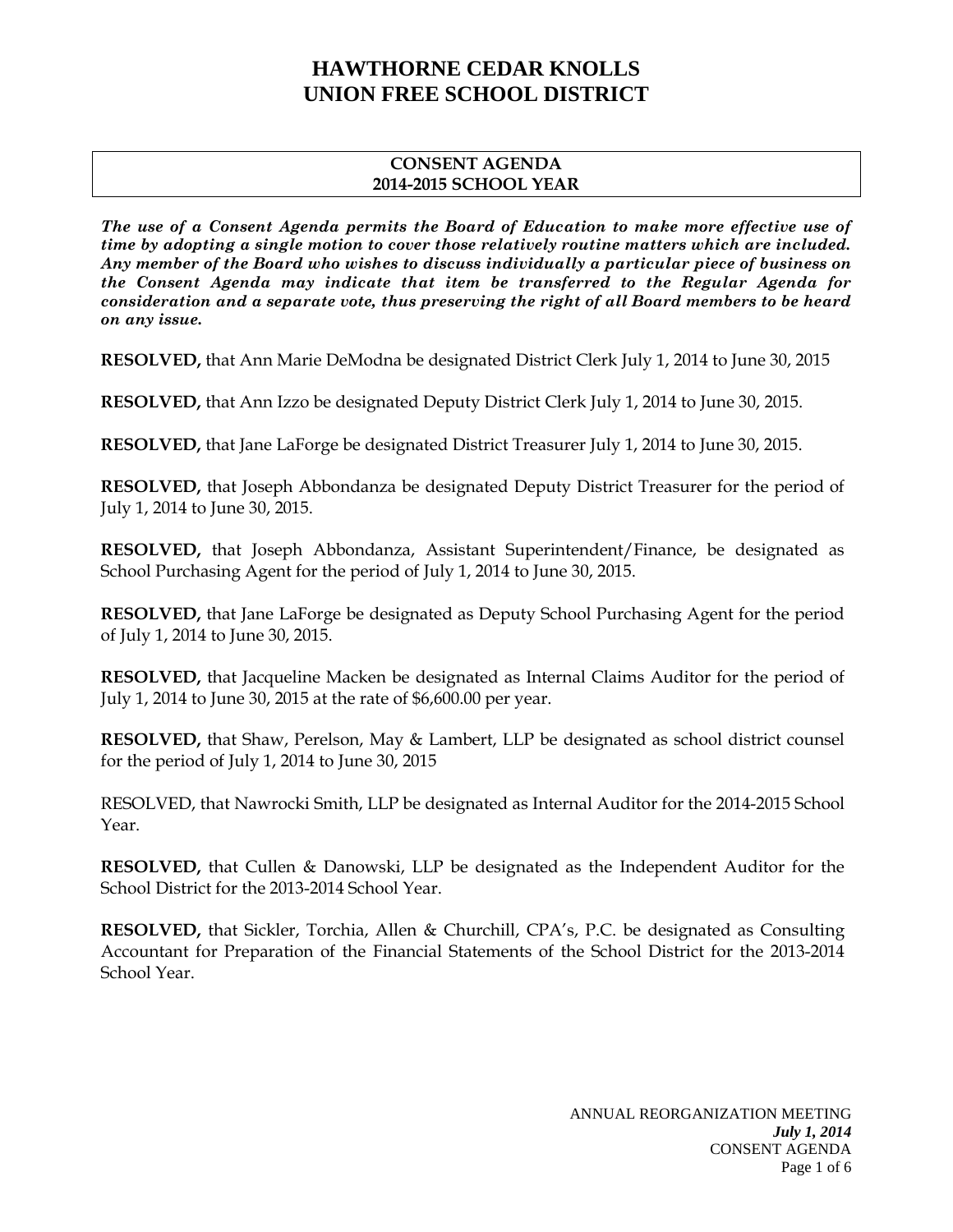**RESOLVED,** that the Board hereby authorized the District Clerk to notify the Department of State pursuant to to the requirements of newly enacted Section 53(3) of the General Municipal Law that a copy of every Notice of Claim served upon the Secretary of State regarding this School District must be transmitted to the office of the District Clerk in accordance with the provisions of Section 50-3(3)(f) of the General Municipal Law; and **BE IT FURTHER RESOLVED** that the District Clerk is hereby authorized to take those actions necessary to complete the filing of the District's Certificate of *Designation for Service of Notice of Claim* with the Department of State.

**RESOLVED,** that the following be designated as Official Bank Depositories: M&T Bank, Hudson Valley Bank, Tompkins Mahopac, Webster Bank and First Niagara Bank .

**RESOLVED,** that the Board hereby authorizes the Board President, or the Vice President in the Board President's absence, to execute up to and including \$3,750,000.00 Revenue Anticipation Notes (RAN), and effect borrowing up to said amount during the 2014-2015 school year in anticipation of revenues to be received in the form of State Aid from the State of New York and payments from school districts during the current fiscal year of said School District commencing July 1, 2014, and renewals thereof, if necessary.

Said notes shall be sold privately to one or more banks to be determined, at the prevailing interest rate, where they shall be redeemed upon maturity, which date shall not extend beyond the close of the applicable period provided in the Local Finance Law for the maturity of such notes. All other matters, except as provided herein, related to such note, shall be determined by the Board President or the Board Vice President in his/her absence, including the power to designate such notes as "qualified tax exempt obligations" pursuant to the provisions of Section 265(b)(3) of the Internal Revenue Code of 1986; and **BE IT FURTHER RESOLVED**, that the Board of Education ratifies the actions of the Board President and Vice President, in issuing an aggregate amount of \$3,750,000 Revenue Anticipation Notes during the 2014-2015 School Year.

**RESOLVED**, that Omni Financial Group, Inc. be designated as the Third Party Administrator of Employer's 403(b) and 457(b) plan.

**RESOLVED,** that **The Journal News** be designated as the official school newspaper.

**RESOLVED,** that the Board of Education reviewed the District Policies and the Board approves and accepts the District Policy Manual as presented.

**RESOLVED,** that the Superintendent of Schools, be designated/authorized (alternate: Assistant Superintendent of Finance) to:

- approve the attendance of staff at Conferences, Conventions and Workshops
- apply for grants

**RESOLVED,** that the Chief School Officer be authorized to approve budget transfers, up to and including \$10,000 per line, subject to the Guidelines of the Commissioner's Regulations.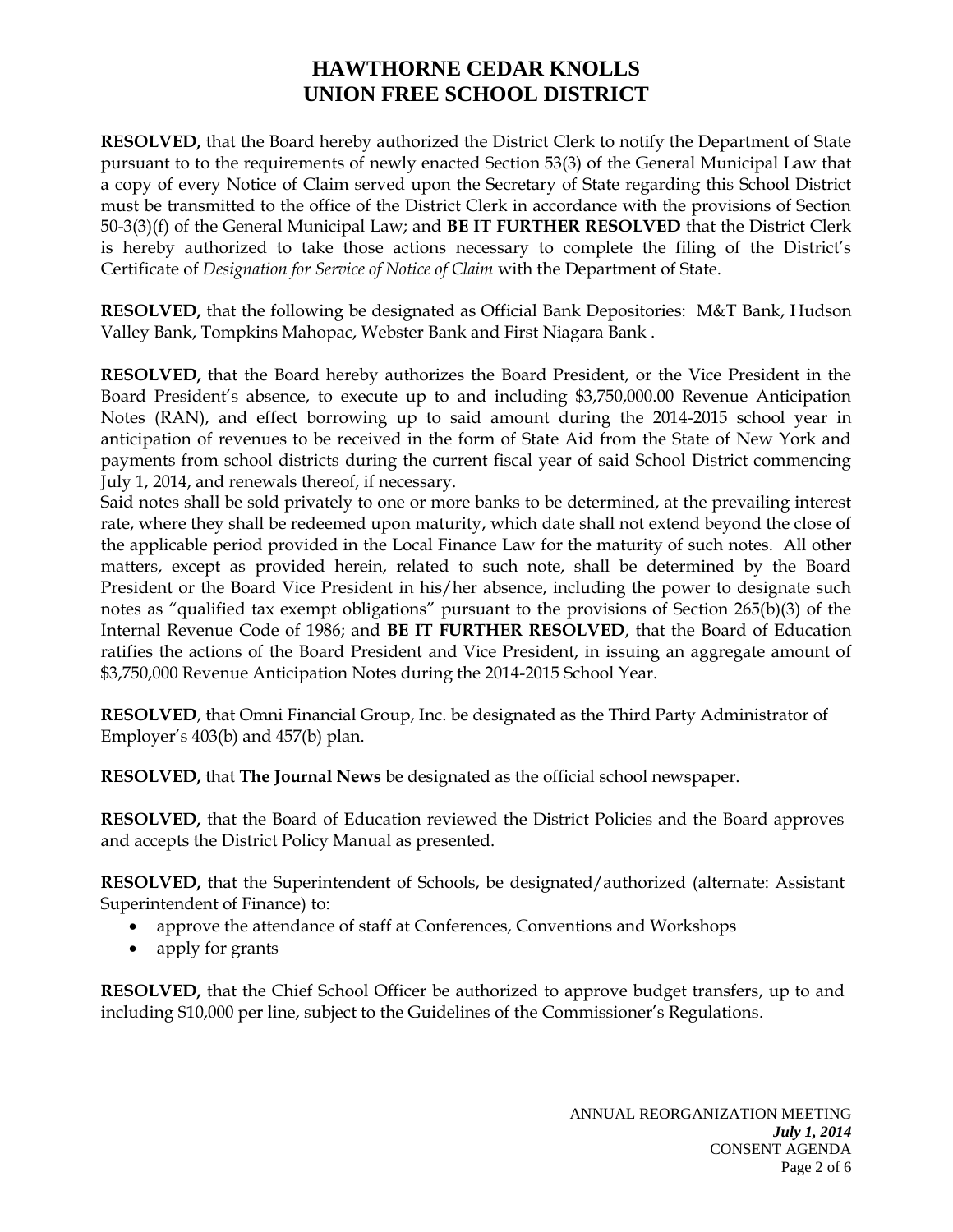**RESOLVED,** that the Assistant Superintendent for Finance (or his designee) shall be**:** 

- Authorized to certify payrolls
- Authorized to submit bid notices to newspapers
- Authorized to open bids (alternates: District Clerk, Superintendent of Schools, Board Members)
- Authorized to invest funds as permitted by law
- Authorized to issue Revenue Anticipation Notes to meet the district's obligations until revenue is received, the total not to exceed the amount as established by the Board of Education in a separate resolution

**RESOLVED,** that the authorized signature on all checks be that of the District Treasurer and/or the Assistant Superintendent of Finance.

**RESOLVED,** that the Assistant Superintendent of Finance (also Purchasing Agent), and the District Treasurer, be bonded in the amount of \$600,000 for the 2014-2015 School Year.

**RESOLVED,** that a Petty Cash Fund be established in the amount of \$200.00; to be distributed as follows:

 \$100 Business Office \$100 Superintendent's Office

**RESOLVED**, that the per-diem rate for substitutes be as follows:

| Substitute Teacher (Certified)     | - \$150.00 per diem |
|------------------------------------|---------------------|
| Substitute Teacher (Non-Certified) | - \$125.00 per diem |
| Substitute Nurse (R.N.)            | - \$150.00 per diem |
| Substitute Nurse (LPN)             | - \$125.00 per diem |
| <b>Licensed Nurse Practitioner</b> | - \$55.00 per hour  |
| Substitute Clerical                | - \$125.00 per diem |
| Substitute Maintenance Worker      | - \$125.00 per diem |
| Substitute Bus Driver              | - \$125.00 per diem |

**RESOLVED**, that the mileage reimbursement rate be the approved Internal Revenue Service rate, as established and amended by the IRS.

**RESOLVED,** that Hawthorne Cedar Knolls UFSD participates in BOCES services.

**RESOLVED,** that the Assistant Superintendent of Finance be designated Records Management Officer.

**RESOLVED**, that Louis Petty, as Superintendent of Buildings and Grounds, be appointed as Asbestos Designee, pursuant to the Asbestos Hazard Emergency Response Act (AHERA).

**RESOLVED**, that Ann Izzo be designated Chief Information Officer.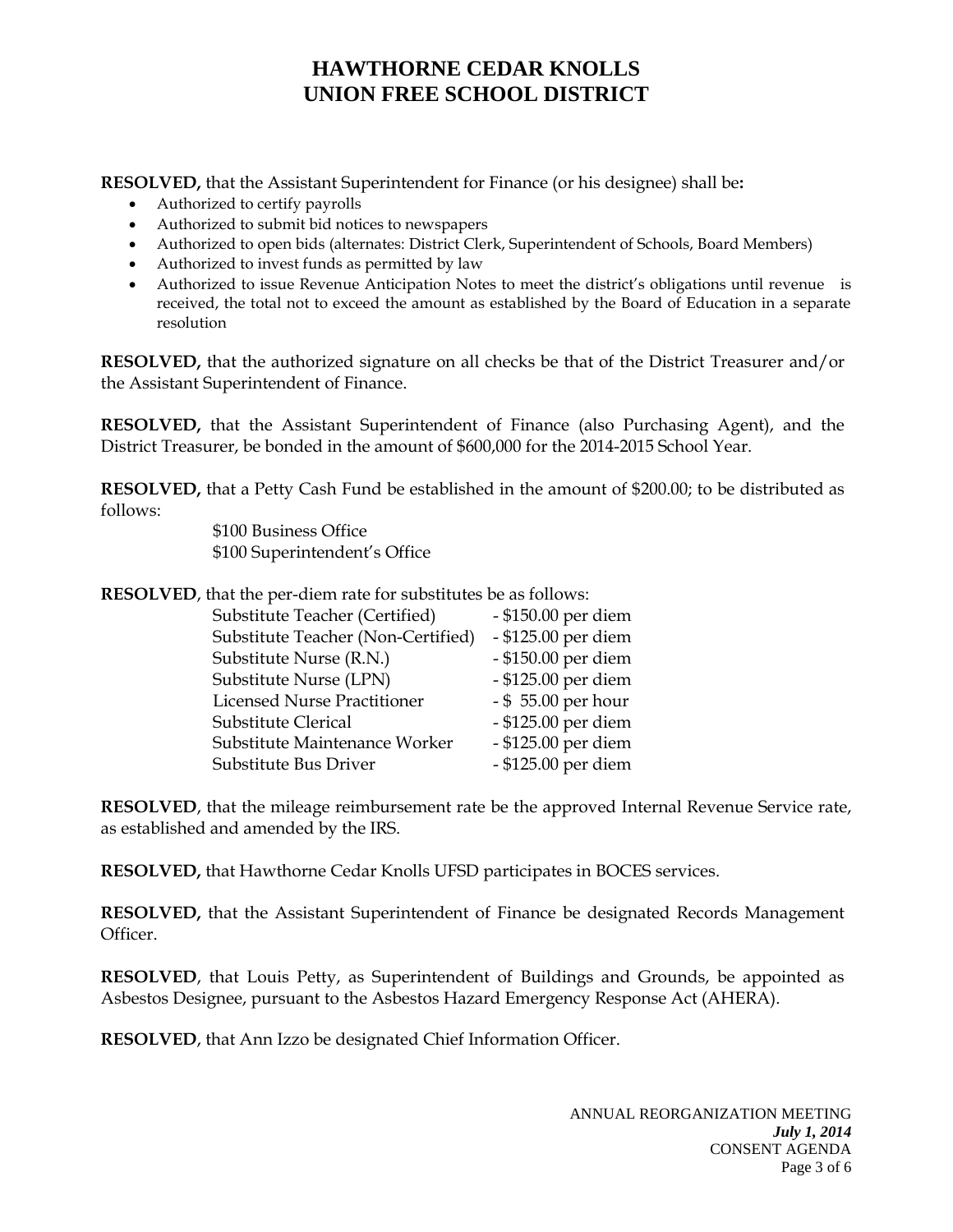| soop was not to the ward along the complete the model of children. |                                     |  |
|--------------------------------------------------------------------|-------------------------------------|--|
| §3214 Hearing Officer                                              | Assistant Superintendent/Finance    |  |
| §504 Compliance Officer                                            | Assistant Superintendent/PPS        |  |
| Privacy Officer (HIPPA)                                            | Director of Human Resources         |  |
| Records Access Officer                                             | Assistant Superintendent/Finance    |  |
| Records Management Officer                                         | Assistant Superintendent/Finance    |  |
| Title IX Compliance Officer                                        | Assistant Superintendent/PPS        |  |
| Sexual Harassment Officers                                         | Assistant Superintendent/PPS and/or |  |
|                                                                    | Assistant Superintendent/Finance    |  |
| Liaison for Homeless Students                                      | Director of Human Resources         |  |
| Whistleblower Compliance Officer                                   | Director of Human Resources         |  |
| <b>ADA Compliance Officer</b>                                      | Assistant Superintendent/PPS        |  |
| Civil Rights Compliance Officer                                    | Director of Human Resources         |  |
| Dignity for All Students Act Coordinator                           | Dr. Vikki Palmer                    |  |
| (Geller House School)                                              |                                     |  |
| Dignity for All Students Act Coordinator                           | Marjorie Clarke, LMSW               |  |
| (Linden Hill School)                                               |                                     |  |
| Dignity for All Students Act Coordinator                           | Dr. Cheryl Pinnow                   |  |
| (Little School)                                                    |                                     |  |
| Dignity for All Students Act Coordinator                           | Dr. Katherine Reitzes               |  |
| (Senior/Junior High School)                                        |                                     |  |

**RESOLVED**, the following are designated Impartial Hearing Officers:

**RESOLVED,** that the Superintendent of Schools, or his designee, be designated Legislative liaison.

**RESOLVED,** that the Board President, or his designee, be designated BOCES liaison.

**RESOLVED,** that Assistant Superintendent of PPS be designated Special Education liaison.

**RESOLVED,** that Dr. Clare E. Rosen be designated CSE Chair.

**RESOLVED,** that Dr. Christine Casey be designated as Alternate CSE Chair.

**RESOLVED,** that School Psychologists be designated as additional CSE Chairs.

**RESOLVED,** that Jennifer Lovett & Rochelle Pruzan be designated as CSE Parent Members to serve on the Committee on Special Education (CSE) for the 2014-2015 school year, with a travel reimbursement of \$30 per meeting.

**RESOLVED,** that Tawana Jenkins-Little and Stanislawa Gordon be designated as CSE Surrogate Parents to serve on the Committee on Special Education (CSE) for the 2014-2015 school year, with a travel reimbursement of \$30 per meeting.

**RESOLVED,** that Karen Nieminski, Licensed Nurse Practioner, be designated as School Physician for the School Year 2014-2015.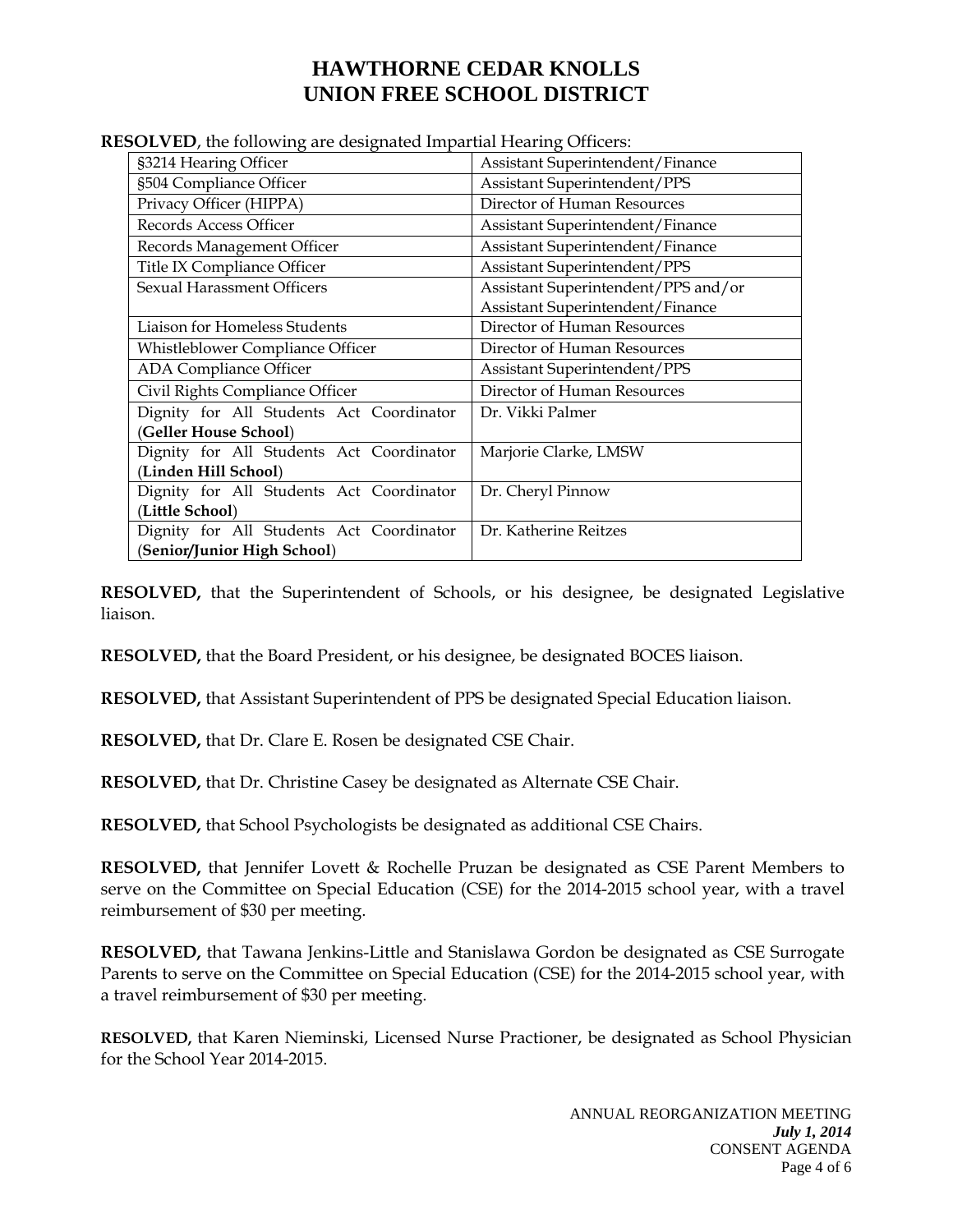**RESOLVED,** that the Assistant Principals shall be authorized to act in place of the Principal, when the Principal is not present within the School District or is otherwise unavailable.

**RESOLVED,** that Pedro Reynoso, Assistant Principal, shall be authorized to act in place of the Principal of the Little School, when the Principal is not present within the School District or is otherwise unavailable.

**RESOLVED,** that Dr. Vikki Palmer, School Psychologist of Geller House, shall be authorized to act in place of the Principal of Geller House, when the Principal is not present within the School District or is otherwise unavailable.

**RESOLVED,** that the Special Education Plan be adopted for the 2014-2015 School Year.

**RESOLVED,** that the Annual Professional Performance Review (APPR) be adopted for the 2014- 2015 School Year.

**RESOLVED,** that the Professional Development Plan (PDP) be re-adopted for the 2014-2015 School Year.

**RESOLVED,** that the Code of Conduct and Code of Ethics be re-adopted for the 2014-2015 School Year.

**RESOLVED,** that the District-Wide School Safety Plan and Emergency Response Plan be readopted for the 2014-2015 School Year.

*RESOLVED, to adopt SUPPLEMENTAL DEFENSE AND INDEMNIFICATION RESOLUTION*  WHEREAS*, Section 18 of the Public Officers Law of the State of New York authorizes municipal corporations, including Boards of Education, to adopt supplemental defense and indemnification provisions to those contained in the Education Law; and* WHEREAS*, the statute authorizes Boards of Education to defend, indemnify and save harmless, members of boards of education and officers, agents and employees of the Boards of Education and parent volunteers in connection with any claims asserted or judgment obtained against such board members, officers, agents or employees in any State or Federal Court, or in the amount of any settlement of any such claim, provided the act or omission from which such judgment or claim arose occurred while the Board member, officer, agent or employee was acting within the scope of his or her office of employment;*